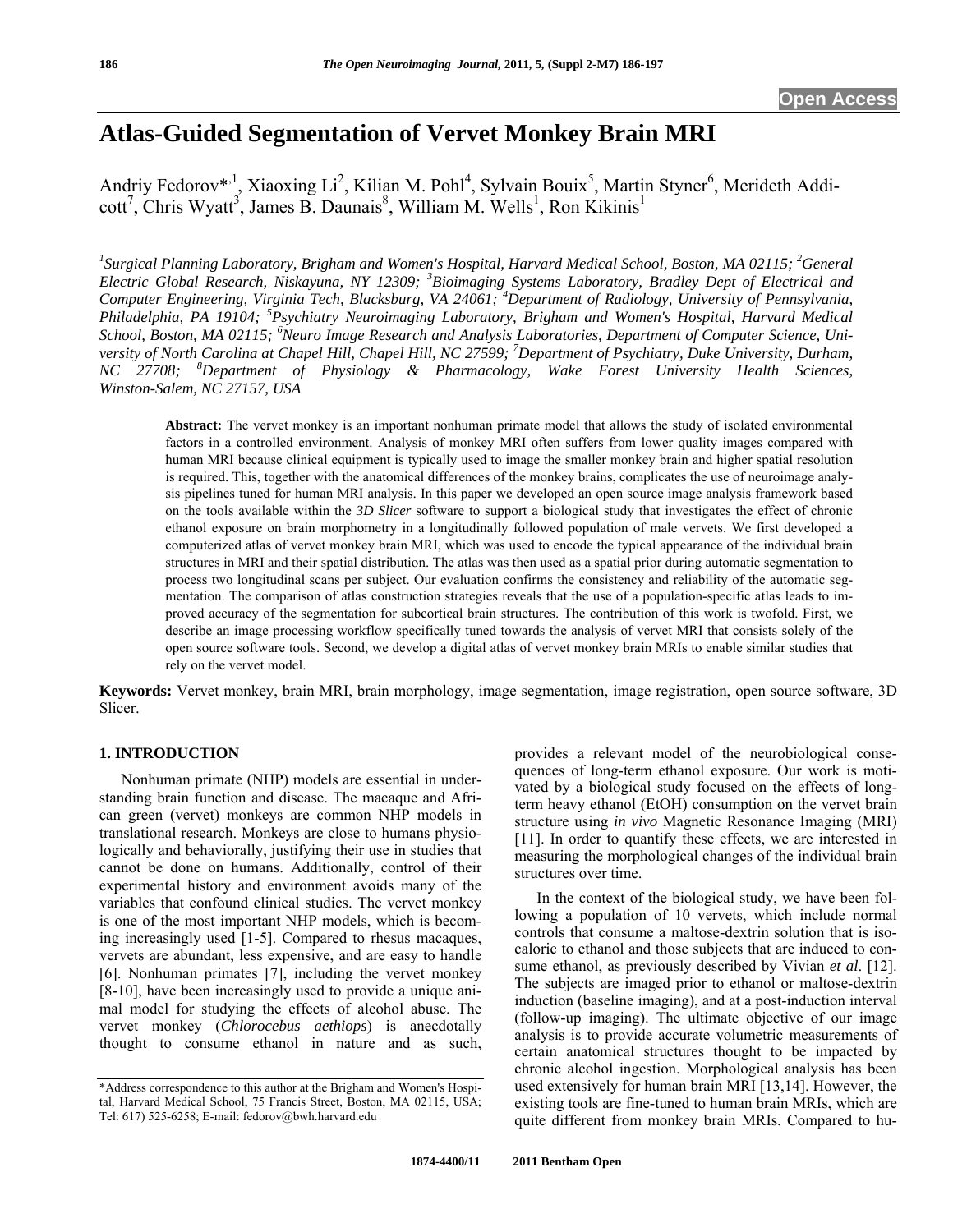

**Fig. (1).** Representative example of the inhomogeneity artifact observed in vervet MRI. Left: T1-weighted (T1w) vervet MRI, voxel resolution 0.5x0.5x0.5 mm. Right: T1w MRI of human head obtained using standard clinical sequence, voxel resolution 1x1x1.3 mm.

man brain MRIs, scans of the monkey brain are acquired with higher spatial resolution to capture anatomical detail of the smaller brain. This often results in a poorer signal-tonoise ratio (SNR), as compared to human MRIs. The imaging coils used for NHP MRIs are typically not developed specifically for NHP imaging (as an example, human knee coils are sometime used to image the NHP brain [15]) or are not as advanced as those used for humans. This contributes to considerable signal inhomogeneity and can reduce SNR (see Fig. **1**). Most importantly, there are notable anatomical differences between the monkey and human brain. Specifically, the olfactory cortex of the NHP is more prominent at rostral levels than in the human brain, NHP have smaller size of the cerebral cortex that has different gyration patterns, and the relative size of the subcortical structures is different between the human and NHP brains [16]. A central issue in adapting the existing tools to the task of processing NHP MRI is the generation of computerized atlases of the brain anatomy [17], which are used to guide automated segmentation tools. These atlases encode different characteristics of the brain anatomy for the studied population, such as the MR signal intensity, shape and the relative location of the individual brain structures with respect to each other [17,18]. This information is especially critical for automatic segmentation of the anatomical structures with similar MR intensity signal profiles. While atlases for some NHP species have been developed previously [15,19-24], no such atlas was available for the vervet at the time of our study. In this paper we develop such an atlas, and integrate it into an automatic atlas-guided segmentation tool, *EM Segmenter* [25] available within *3D Slicer* [26,27].

 Constructing computerized MRI atlases often requires segmentation of a representative set of scans (atlas population), and aligning them to some reference. The spatial distribution of tissue classes is then computed by calculating the frequency of occurrence for each tissue class in the spatially aligned segmentations. Manually segmenting the MRIs of our vervet population was particularly difficult due to the low signal to noise ratio and strong bias artifacts. These artifacts cause manual segmentation of individual scans to be time-consuming, and to have a high inter- and intra-rater variability. We address this issue by following an alternative strategy originally suggested by Styner *et al*. [19,28]. We constructed an average segmentation template image by spatially aligning the baseline scans of the atlas population to a

common reference and averaging them. The resulting average image has reduced noise, which simplifies and increases the reproducibility of manual segmentation, making it more practical. The transformations that align the individual scans with the reference image are used to back-propagate the manual segmentation to each of the subjects in the atlas population. The probabilistic atlas is constructed by computing frequencies of occurrence for the individual tissues in these back-propagated segmentations. We use two different strategies to align the individual images. The first method uses a fixed reference subject, while the second approach uses an unbiased strategy [29-31], where the template is iteratively updated so that each subject in the atlas population contributes equally to the atlas.

 In order to evaluate our segmentation workflow, we apply it to the baseline images, and to the scans acquired during the first follow-up imaging session. Our focus is on the development and evaluation of the segmentation technology, therefore in this paper we do not attempt to quantify the structural changes caused by the exposure of subjects to alcohol. However, since the follow-up images were not used for atlas construction, they enable us to evaluate the robustness of the workflow while processing images that have different properties, and that reflect longitudinal changes in the subject anatomy.

 In summary, we present a pipeline consisting of open source tools available within *3D Slicer*, which were carefully tuned towards segmenting vervet brain MRIs. We evaluate this pipeline on two sets of MRIs for our vervet population, and study the impact of different atlas construction methods on the segmentation result. Finally, we have published online the digital atlas of the vervet monkey brain [32] and provide in this article a detailed description of the pipeline itself. This hopefully will reduce the technical barriers in automatically segmenting vervet brain MRIs.

# **2. MATERIALS AND METHODS**

 Our study uses two sets of MRIs, which were acquired before and after induction of the animals to selfadministration of EtOH or an isocaloric maltose-dextrin solution, as described in Section 2.1. Section 2.2 presents our approach to automatic segmentation of the vervet brain. First, we preprocess the raw baseline and follow-up MR images to improve the reliability of the subsequent analysis. The preprocessed baseline scans are used for the construc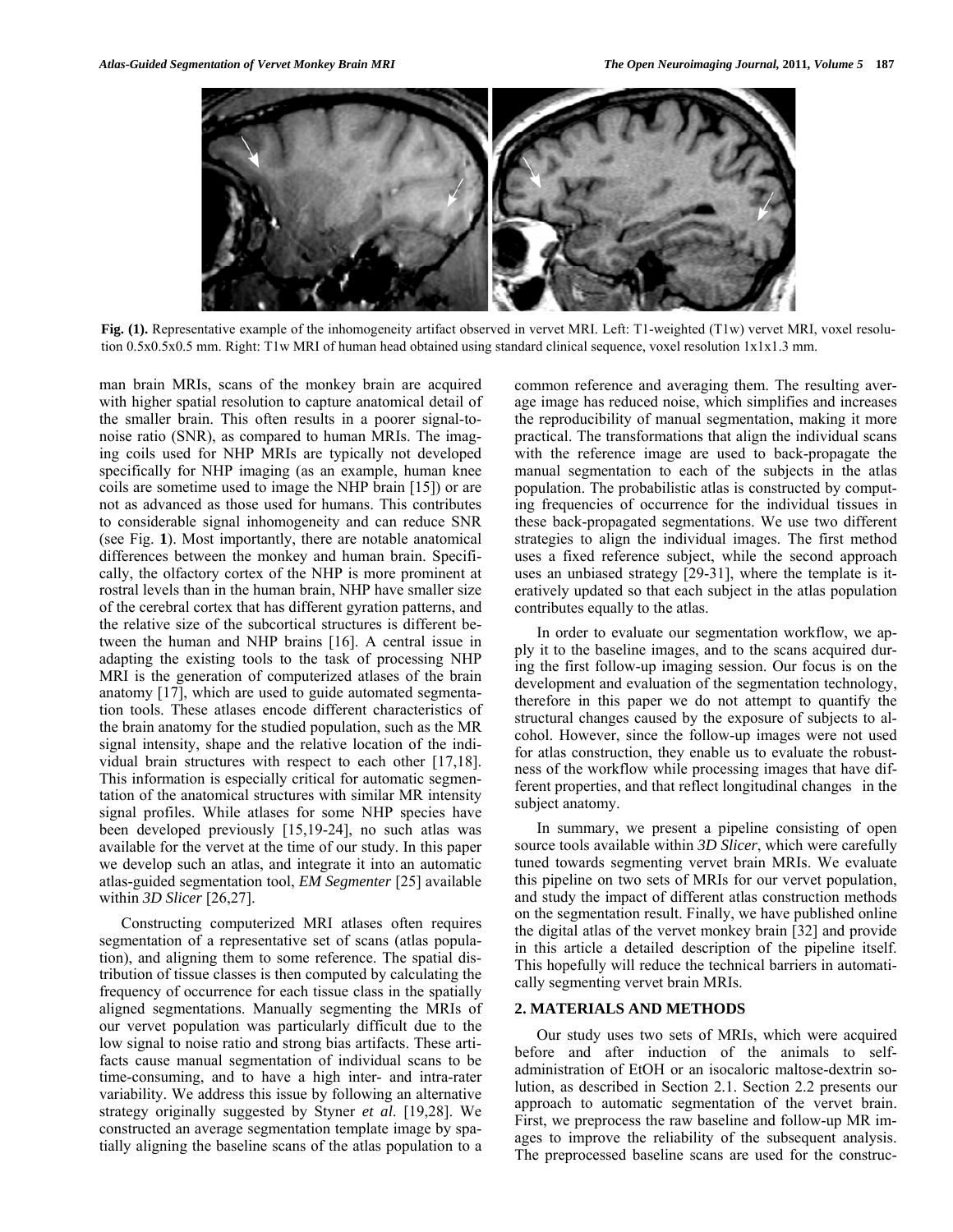tion of population-specific digital atlas capturing the typical appearance of the normal vervet brain in MRIs. The details of integrating this atlas into an automatic segmentation tool within *3D Slicer* are discussed in Section 2.2. Finally, we describe our evaluation methodology and the statistical methods in Section 2.3.

# **2.1. Image Data**

 Ten male vervet monkeys (*Chlorocebus aethiops*) were obtained from the Wake Forest University Primate Center (Winston-Salem, NC) and singly housed in cages equipped with operant panels through which all food and fluids were provided. Baseline imaging was performed when all animals were approximately 4 years old. All animals were trained to operate drinking panels in an identical fashion in an ongoing ethanol self-administration study funded by National Institute on Alcohol Abuse and Alcoholism (NIAAA) to Dr. David Friedman. The animals were trained to self-administer either EtOH, or an isocaloric maltose-dextrin (control) solution through the panel. All procedures in this study were conducted in compliance with State and Federal laws, standards of the US Department of Health and Human Services, and guidelines established by the Wake Forest University Institutional Animal Care and Use Committee as well as the National Institute of Health Guide for the Care and Use of Laboratory Animals (NIH Publications No. 80-23)*.* 

 The imaging data was collected under conditions of general anesthesia. Briefly, all animals were initially sedated with ketamine and transported to the MRI Center where they were placed on the scanner bed. They inhaled isoflurane (3%) through a nose-cone at which time they were then intubated and the concentration of isoflurane was reduced to 1.5% for the remainder of the scans. The animals were artificially ventilated to maintain the same physiological range of vital signs across all animals. Vital signs including oxygenation saturation, heart rate, respiration rate, expired  $CO<sub>2</sub>$  and isoflurane concentration were monitored every 10-15 minutes using a pulseoximeter and an anesthesia monitor for the duration of the scans. At the end of the scan session, the isoflurane flow and ventilator were shut off and the animals were allowed to breathe a mixture of oxygen and room air until they began to recover from the anesthesia. Once they exhibited various signs of recovery such as tongue and eye movements and gag reflex, they were extubated and provided pipeline oxygen until they recovered enough to sit in an upright position. They were then placed back into an animal carrier and returned to their home cages where they were further monitored until they were fully alert.

 Axial T1-weighted MR images were acquired on a 3T GE scanner with a circularly-polarized, single channel dedicated RF coil with an internal diameter of 18.4 cm (Litzcage, Doty Scientific, Columbia, SC), using a 3D SPGR sequence (TI 600ms, TE  $3.276$ ms, TR  $15.28$ ms; flip angle  $15^\circ$ ; matrix 256x256; FOV 12cm; in-plane resolution 0.47mm; slice thickness 0.5mm). The raw images were reconstructed into 3D volumes before processing. Two sets of scans were collected. The baseline scan was acquired at the age of 4 years. The follow-up acquisition was done approximately 8 months later. During the first 4 months between the baseline and follow-up acquisition the monkeys were trained to operate the drinking panel, followed by the 4 month induction period

[33]. Only half of the studied vervet population was exposed to ethanol and underwent the EtOH induction procedure. The other half was the control group that operated the drinking panel in an identical fashion as the EtOH group but consumed an isocaloric maltose-dextrin solution.

# **2.2. Image Segmentation Pipeline**

 Our image processing is based on the software components implemented in *3D Slicer* [27] and *ANTS* [34]. *3D Slicer* is a free open source software for medical image computing and visualization. The image processing needs within this project included visualization and annotation of the images, ability to process DICOM data (needed for the conversion of the raw data obtained from the scanner), interface for manual image segmentation (preparation of the manually segmented template image), linear and deformable image registration capabilities that could be customized to our data, automatic segmentation of the brain MRIs, and the ability to develop new image processing components that can be integrated within the framework. *3D Slicer* provides all of the needed functionality within the unified application interface.

 Our segmentation pipeline consists of the three main components: preprocessing, atlas formation, and segmentation. During preprocessing we perform spatial alignment of the images, skull stripping, and correction for intensity inhomogeneity. Next we prepare a population-specific atlas of vervet brain MRI constructed from the baseline scans. As part of atlas construction, we compute the spatial priors for selected brain regions, which will guide the segmentation process. We consider two approaches to atlas construction. In the first case, the *biased* template is prepared by spatially registering all of the images in the baseline population to one of the subjects. In the second case, the template is derived by iterative registration of the baseline scans to their pixelwise average, resulting in an *unbiased* atlas template of our population. We then register this template to each of the baseline and follow-up scans, and apply the resulting transformation to align the probabilistic atlases. The transformed atlases serve as a spatial prior in the final step to guide the *EM Segmenter*, which we specifically parametrized to NHP MRIs.

# *2.2.1. Image Preprocessing*

 Our preprocessing of the raw MR images included skullstripping, correction of the bias field inhomogeneity artifact and correction for the head pose, as summarized in Fig. (**2**). Despite the continuous advancements in the development of skull-stripping methodology [35-37], there are few robust tools that are widely available. The available skull-strippers, e.g., those available in FSL and SPM [13,14], are fine-tuned for processing human brain anatomy, and the results are highly dependent on the anatomical features of a subject [28]. Several existing studies applied BET, the skullstripping tool distributed as part of FSL, to brain MRIs of NHP [15,22,24]. However, due to the differences in the head anatomy in human and NHP, this requires careful reparameterization of BET. In a recent study, BET was applied to the challenging task of skull-stripping in the MRI of baboon fetus [24]. The authors note that even after careful parameterization, "manual editing is often necessary to insure anatomically correct brain extraction". Our preliminary evaluation of applying BET to vervet brain MRI resulted in a similar conclusion, which motivated us to develop a custom-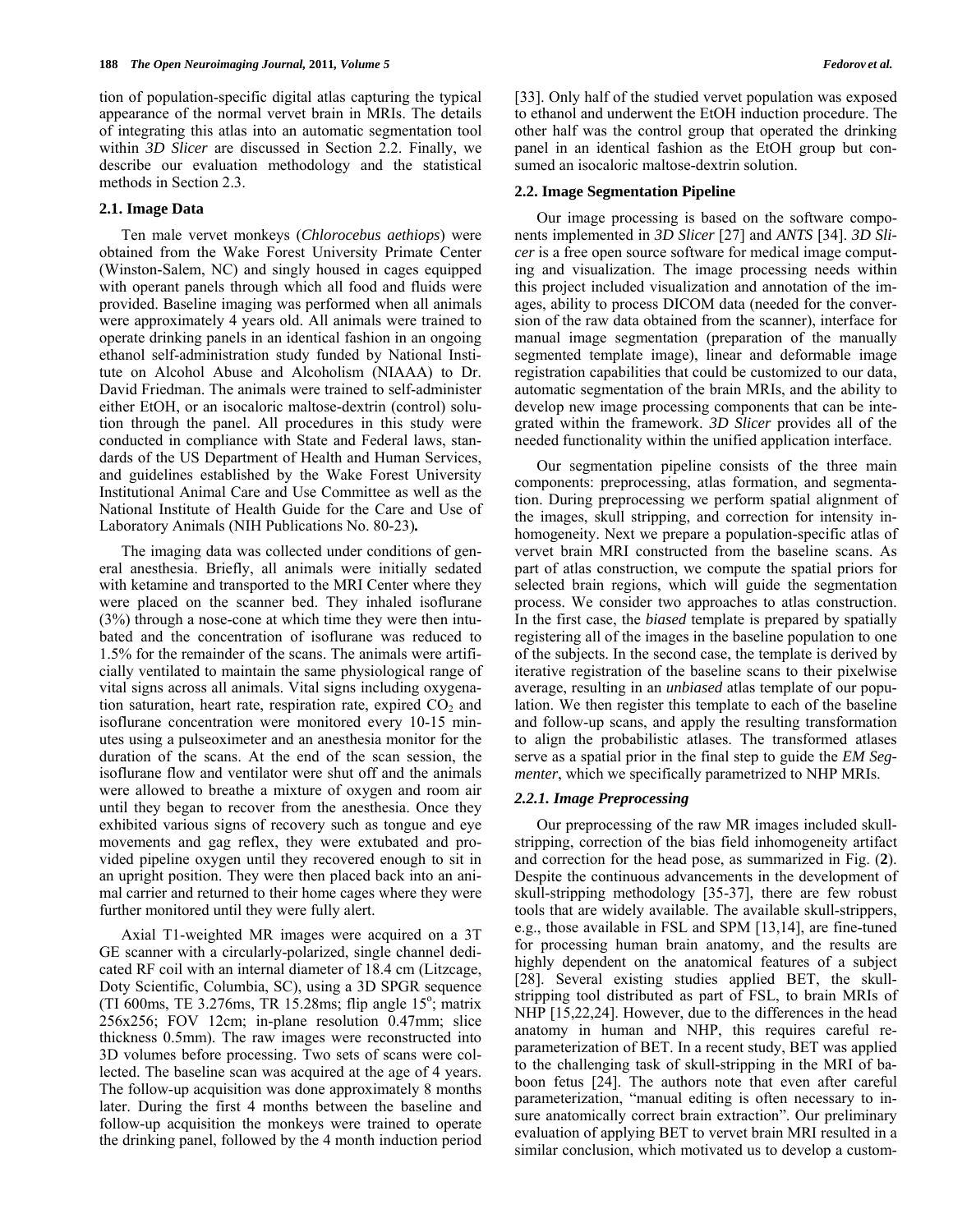

**Fig. (2).** The preprocessing step consists of brain volume extraction, bias correction and recovery of the consistent pose for all subjects. Step 1 is done manually, steps 2 and 3 are performed automatically, steps 4 and 5 may require some manual interaction (see Section 2.2.1). All of the pre-processing steps are performed using 3D Slicer.

**Table 1. Contrast to Noise Ratio (CNR) Between white Matter and Gray Matter in the T1w MRI Scans of the Studied Vervet Population. The CNR is Improved for Most of the Subjects in the Follow-Up Acquisition, and that there is Noticeable Variability in CNR Between the Individual Subjects** 

|                | <b>GM/WM Contrast-to-Noise Ratio</b> |       |       |       |      |       |      |      |       |       |              |
|----------------|--------------------------------------|-------|-------|-------|------|-------|------|------|-------|-------|--------------|
| Subject ID     |                                      | ∠     |       | 4     |      | 6     |      | 8    |       | 10    | mean $(STD)$ |
| Baseline scan  | 9.81                                 | 13.42 | 16.89 | 9.52  | 5.24 | 13.81 | 9.63 | 7.23 | 10.94 | 8.66  | 10.51(3.41)  |
| Follow-up scan | 13.73                                | 15.06 | 14.61 | 14.87 | 13.6 | 11.72 | 13.5 | 9.08 | 14.07 | 17.18 | 13.74(2.15)  |

ized template-based approach to skull-stripping using the tools available within *3D Slicer*, as shown in Fig. (**2**).

 A representative vervet brain MRI (*ICC registration template*) was manually skull-stripped (Step 1 of the preprocessing workflow, see Fig. **2**), and then non-rigidly registered to each of the remaining MRIs. The obtained transformation was applied to the ICC mask in the template, providing a good initial approximation of the ICC in the individual subject, which was then manually edited if necessary. A critical component of this approach is inter-subject non-rigid registration. While the appearance of the vervet brain is not significantly different across subjects, this is not the case for the extra-cranial structures and tissues. The thickness of the temporalis muscle equals or exceeds the width of the brain at more rostral locations, and is approximately the same as the brain width at more caudal locations. Appearance and shape of the soft extra-cranial tissues (specifically, the temporalis muscle, neck muscles, ears and the jaw) are usually not consistent between the image acquisitions. Perhaps more important are the differences in the location of the field of view relative to the subject head, which lead to variable portions of the neck being present in the image. The vervet brain occupies a relatively small portion of the image volume  $(\sim 5\%$ of the image voxels), therefore in the naïve registration between the two vervet MRIs (using all of the image voxels), those voxels that correspond to the brain contribute little weight to the overall value of the similarity metric.

 In order to achieve robust registration between the ICC template and the reference MRI (the subject being skullstripped), the following customizations of registration proved useful. We automatically segment the head region in the reference image using *BRAINSROIAuto* tool of *3D Slicer* (Step 2 in Fig. **2**). The N4ITK algorithm [38] is applied to both the ICC template and the reference MRI to compensate for the acquisition-specific spatial differences in the signal intensity in the brain region (Step 3). The head region mask is used by N4ITK to improve the robustness of the inhomogeneity correction. The bias-corrected images are next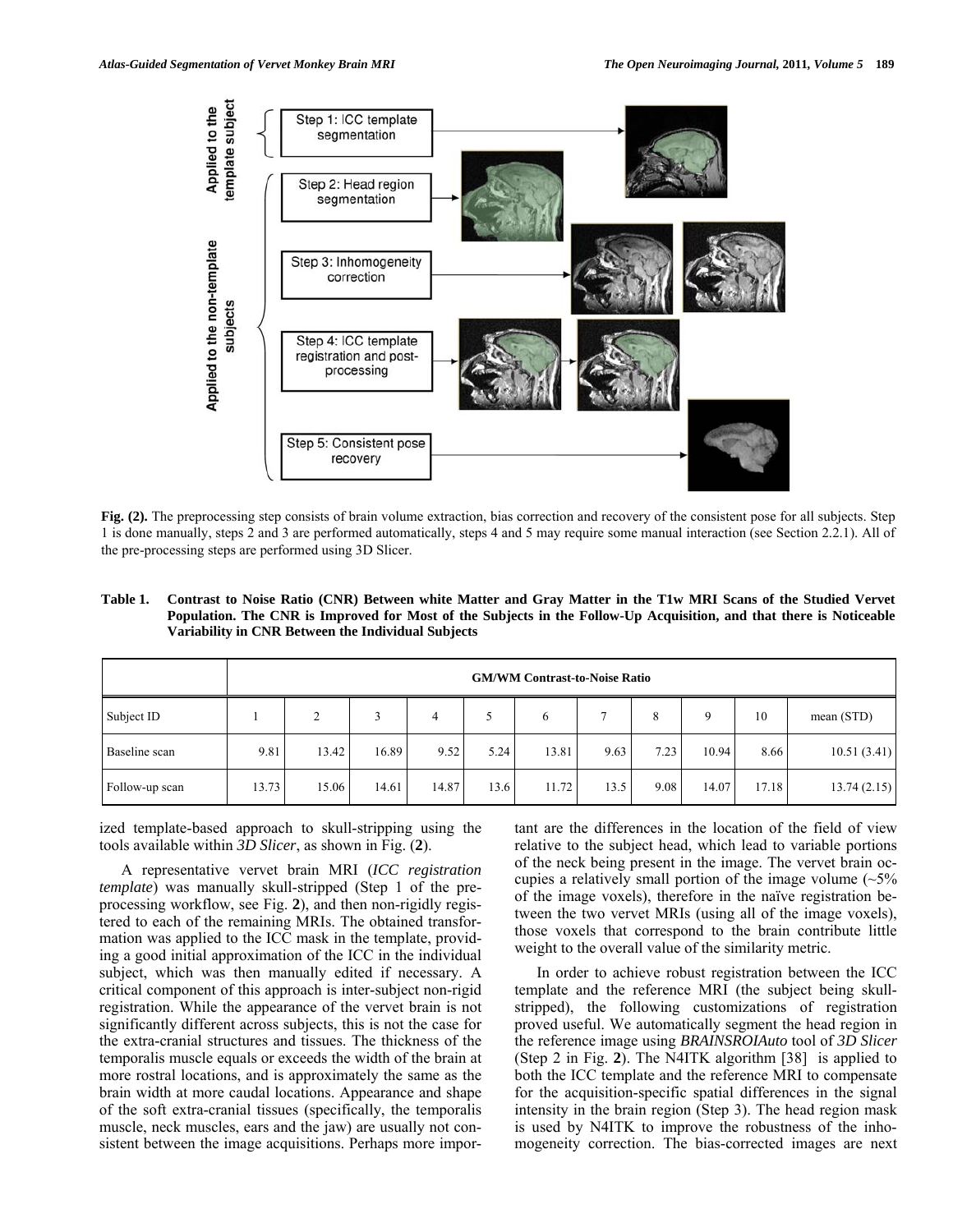automatically registered using the *BRAINSFit* module [39] of *3D Slicer* (Step 4). The registration strategy implemented in *BRAINSFit* searches for a transformation that minimizes the negated Mutual Information image similarity measure [40] using a gradient descent optimizer. The registration process is parameterized by the ICC mask in the template image, and the head mask in the reference image: the calculation of the similarity metric is restricted to the overlap of the regions defined by these two masks. The complexity of the deformation model is gradually increased from rigid, to affine, to Bspline transformations. In some cases initial rigid aligment of the template to the reference image was necessary due to the large discrepancy in the relative head location or orientation. This was accomplished using the interactive registration tools available in *3D Slicer*. Following the registration of the template to the reference image, the ICC template mask was resampled using the final transformation. The result was examined visually, and minor manual corrections were performed using the *Editor* module of *3D Slicer* to insure accurate skull-stripping (Step 4). In the last pre-processing step (Step 5) we positioned all images into consistent orientation. The ICC template image was manually oriented so that the AC-PC line was orthogonal to the coronal plane, and the midline plane was aligned with the sagittal plane. Three landmarks corresponding to the AC, PC and a point on the midline were manually identified in each of the images. A closed-form solution [41] for rigid transformation that aligns these three landmarks in each of the subjects with landmarks in the ICC template was automatically calculated using *3D Slicer*. Finally, we rescaled the intensities in each of the skull-stripped images to have the same range.

 As the result of this preprocessing, we obtained skullstripped, bias-corrected and consistently oriented scans across baseline (pre-induction) and follow-up (postinduction) MRIs of the vervet population.

# *2.2.2. Atlas Construction*

 We use the pre-processed scans to capture the typical anatomy of the vervet brain in a population-specific digital atlas. This atlas provides the prior information about the location of individual brain structures to the EM segmentation algorithm of Pohl *et al*. [25]. The atlas consists of two components. A *probabilistic atlas* defines the probability of occurrence of a given tissue for each voxel of the image. It is defined in the space of the average anatomy of the studied population, represented by an *average intensity atlas* (often referred to as atlas template) that stores the typical signal produced by a given tissue during MRI acquisition. In our workflow, the atlas is constructed from the single manually segmented template. We use the non-rigid transformations between scans in the atlas population and this template to estimate normal variability of the brain, as we discus below. In addition to the two population-specific atlases, we use the rhesus atlas developed by Styner *et al*. [19] for comparison. Since the vervet is similar anatomically to the rhesus monkey, it is a reasonable candidate atlas for segmenting vervet brain MRIs. We show representative slices from the three atlases used in this study in Fig. (**3**), and axial slices at different locations for the unbiased population-specific atlas in Fig. (**4**). Our atlas population is restricted to scans obtained before the induction procedure. This ensures that we do not encode atypical appearance of the vervet brain that may be caused by exposure to alcohol.

 Usually, atlas construction requires several manually segmented images to derive the statistics of spatial distribution of tissues [25]. Manual segmentation is a tedious and error-prone task. Based on our experience, manual segmentation of a single structure in one image requires on average 30 minutes of operator time, and is complicated by inconsistent image quiality and noise. Significant differences were observed in the contrast-to-noise ratio between different subjects and between the different imaging sessions due to the continuous improvements of the imaging protocols throughout the study, as shown in Table **1**. An alternative approach, which does not require all of the atlas population scans to be segmented, was suggested by Styner *et al*. [19]. Using this approach, segmentation is prepared manually or semiautomatically for a single scan. The result is back-propagated onto each subject in the atlas population using non-rigid registration. These back-propagated segmentations are used to construct the probabilistic atlas in the same fashion as in the conventional atlas construction approaches. Next we describe this atlas construction procedure in more detail.



**Fig. (3).** Coronal slice of the average intensity template at the posterior commisure. Left to right: biased, unbiased and rhesus atlas. The brain anatomies of the two monkey species are similar, but there are notable differences in the cortical patterns. Unbiased atlas template has improved sharpness compared to the biased template. This can be explained by the smaller deformation required to align individual scans with the unbiased template, and by the different transformation model used in the registration process. The rhesus atlas demonstrates improved contrast and lower noise, as it is based on a larger population (18 versus 10 scans used to create our vervet atlases).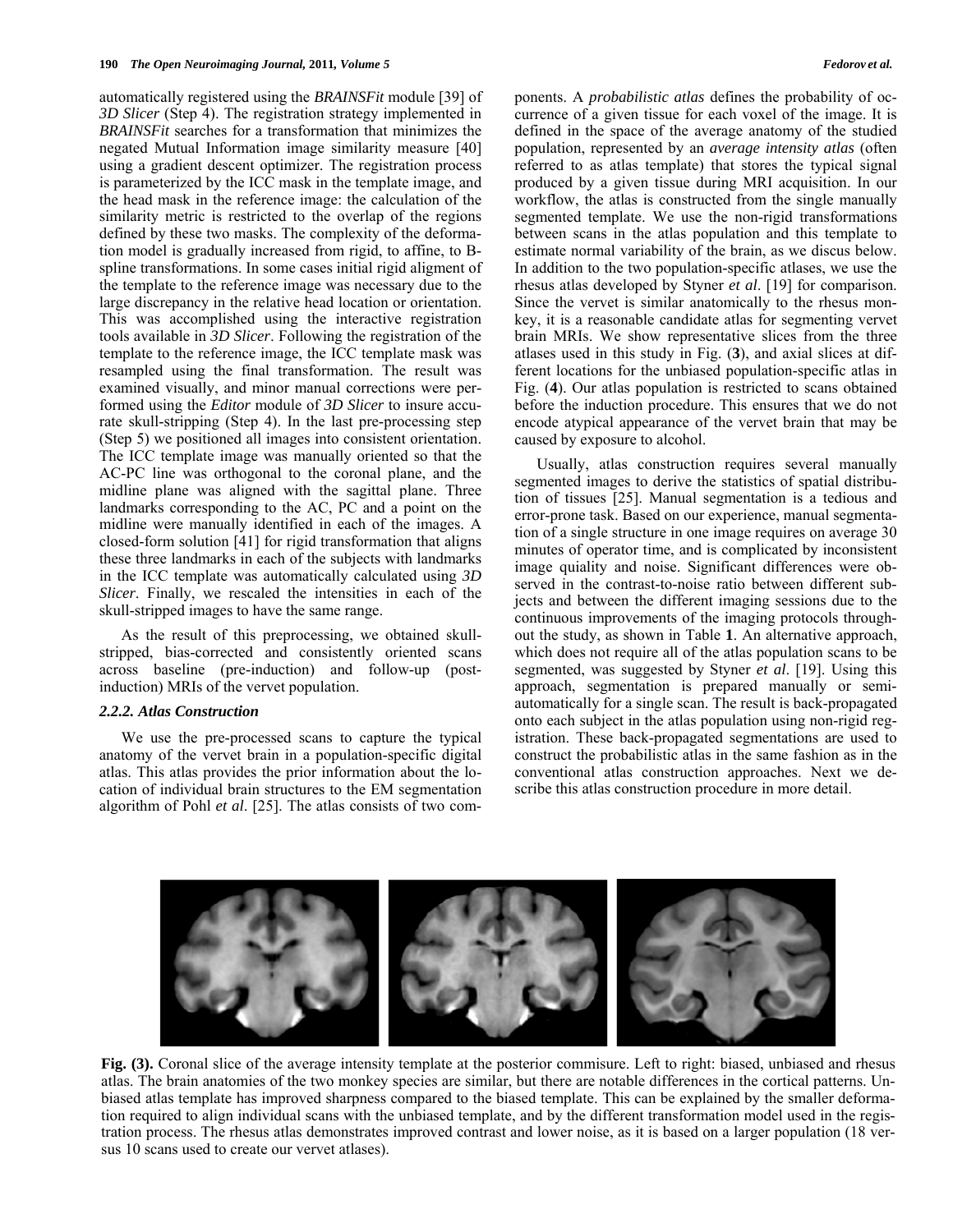

Fig. (4). Average template for unbiased vervet atlas and the probability maps for gray and white matter. In this figure, gray matter prior includes the subcortical structures, white matter prior includes the brainstem and cerebellum.

 The baseline scan that was least affected by the imaging artifacts and had high signal to noise ratio was selected as segmentation template. This was done to facilitate manual segmentation of this scan. The remaining scans of the baseline population were registered to this reference volume using *BRAINSFit,* as described in the previous section. The transformation recovered by the registration for each subject consisted of the two components: an affine and a B-spline transformation. The affine component of the transformation encodes the global differences between the template and each of the subjects (e.g., due to the difference in pose and total brain volume), while the non-rigid component represents the subject-specific differences in individual brain structures (e.g., differences in the cortex gyration). The average template was computed by voxel-wise averaging of the spatially aligned T1w MRI images. The template segmentation was initialized using k-means clustering available in *Insight Toolkit* [42] into three classes corresponding to cerebrospinal fluid (CSF), grey matter (GM) and white matter (WM). This initial segmentation was examined by a trained operator and manually corrected as necessary using the image editing capabilities of *3D Slicer*. The subcortical structures of interest (putamen (PUT), caudate (CAU) and hippocampus (HPC)) were traced manually in one hemisphere. Segmentations of subcortical structures in the other hemisphere were obtained by mirroring across the midsaggital plane and adjusting the result manually.

 Next, we computed the inverse of the B-spline non-rigid component of the transformation for each of the subjects, which were previously registered to a single subject in the population, using the iterative inverse deformation field estimation method implemented in *Insight Toolkit* [42]. The resulting transformation was used to back-propagate segmentation of the average template to each of the subjects in the atlas population. Voxel-wise probability maps for each of these tissues were obtained by counting their frequencies of occurrence in the back-propagated segmentations. This approach aligns all of the scans in the atlas population to the single subject. The resulting atlas is *biased* towards the anatomy of the selected reference scan: the average atlas template will be more similar to the reference subject compared to other subjects in the population. To address this issue we also generated an atlas using the unbiased template generator developed by Avants and Gee [31] (available in the open source *ANTS* library [34]). This approach iterates between the computation of the linear average of the scans in the baseline population, and diffeomorphic registration of each of the scans to this average. We applied this method to the set of baseline scans, and obtained an unbiased average template, a deformation field that maps each of the scans in the atlas population to this average, and an inverse of this deformation field. The probabilistic atlas was constructed using back-propagation as described earlier. First, we warped the manual segmentation prepared for the biased template to the unbiased template. Next we applied the inverse transformations produced by the unbiased atlas estimation to backpropagate the segmentation from the unbiased template to each of the scans in the atlas population. The probabilistic atlas was computed by calculating the frequencies of occurrence for each of the segmentation labels.

 As the final step of atlas processing, we non-rigidly registered the average atlas template to each of the baseline and follow-up scans. The transformation recovered by the registration was applied to warp the corresponding probabilistic atlases for each of the tissue classes to the anatomy of the subject. These aligned probabilistic atlases were used in the next step of the processing pipeline to guide automatic segmentation.

# *2.2.3. Configuration of the Segmentation Algorithm*

 The final step of our processing pipeline is automatic segmentation of the images. We use the EM segmentation approach by Pohl *et al.* [25] as it enables relatively easy adaptation for our task. This approach is parameterized using a *rooted tree* data structure. Using graph theory terminology, tree is defined as a connected graph without cycles. The graph edges in the rooted tree used by EM Segmenter are directed away from the *root node* that describes the region being segmented (e.g., the brain). Tree *leaves* (the nodes that do not have outgoing edges) are located at the bottom of the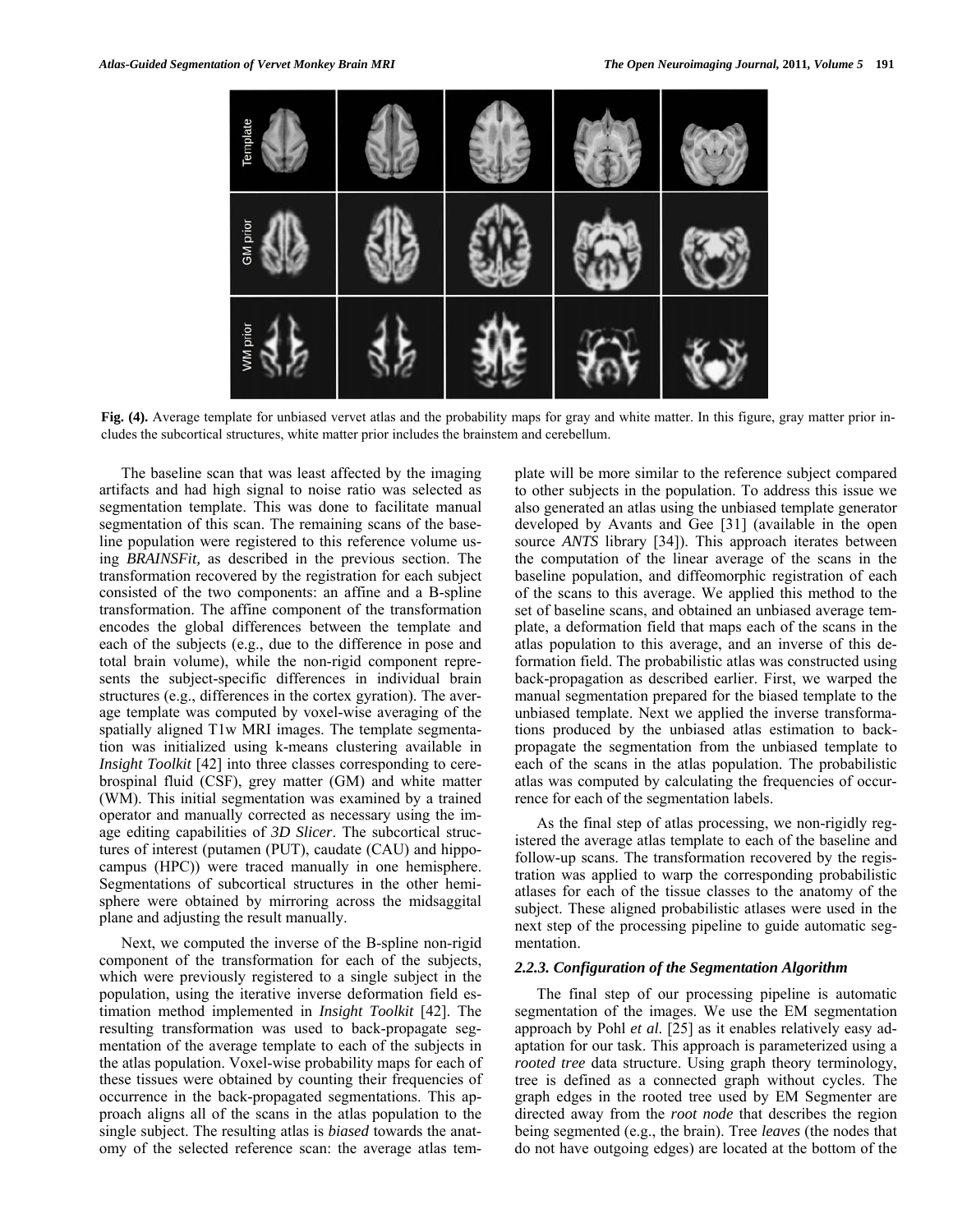hiearchy. Intermediate tree nodes in between the root and leaf nodes correspond to the logical groups of the anatomical structures (e.g., left subcortical gray matter), while the leaves represent the individual segmented structures (e.g., hippocampus). In addition to encoding the parent-child relationships between the segmented structures, the tree stores priors for each individual tissue class. For example, segmentation of the hippocampus proceeds by separating the brain volume into gray matter, white matter and cerebrospinal fluid classes, segmenting the subcortical structures from the total gray matter volume, and finally segmenting the hippocampus from the subcortical gray matter class. Such organization of the segmentation process improves the robustness and simplifies parameterization. The configuration of the segmentation hierarchy tree was customized for the purposes of segmenting the population of vervet MRI scans using the hierarchy shown in Fig. (**5**). The tree was populated with the subject-specific information: a spatial prior, which was prepared in the previous step, and an intensity model. The approximate intensity model (mean and variance of the intensity distribution for the given tissue class) was estimated automatically by sampling the intensities for each structure in the areas where it is likely to be located (95% probability, as defined by the spatial prior).

 In addition to the spatial prior and intensity model, segmentation of each tissue class was guided by the confidence parameter  $\lambda$  in the range zero to one. At each leaf of the tree the confidence specifies whether the classification decision should rely more on the spatial prior  $(\lambda=1)$ , or on the intensity model  $(\lambda=0)$ . The idea behind the specific organization of the hierarchical tree (see Fig. **5**) was to use similar values of the confidence parameter for each structure at a given hierarchy level, thus simplifying parameterization of the algorithm. On levels 2, 3, 5 and 6 we set  $\lambda$  value close to 1 (intensities are very similar for brainstem and white matter, thus we need to rely on the spatial prior). Segmentation of white/gray matter and CSF boundaries relied more on the intensity distribution model, thus we set  $\lambda \approx 0$  at this level. The specific values of parameters were derived by experimentation on a single image from the baseline population, and then used without any additional tuning to segment the rest of the images. We implemented the described configuration of the segmentation algorithm in a customized NHP segmentation task of the *EM Segmenter* module of *3D Slicer* [43]*.* 

### **2.3. Evaluation Methodology**

 In our evaluation we studied the agreement between the automatic segmentations and the human raters, and the effect of the atlas choice on this agreement. The purpose of the evaluation of the workflow on the follow-up MRIs was to confirm that it can be applied to the scans not used during the atlas construction.

The quantitative comparison used three rectangular regions (further referred as R1, R2 and R3) defined in the coronal plane, manually segmented in each image by two trained research assistants using *3D Slicer,* see Fig. (**6**). The regions include sections of each of the subcortical structures that were of interest for the biological study (caudate, hippocampus and putamen). R1 was in the frontal part of the brain just anterior to the lateral ventricles. The bottom left corner of R2 was at the anterior commissure, capturing a crosssection of the putamen and caudate nucleus. R3 was located at the coronal slice through posterior commissure, intersecting hippocampus and temporal lobe. In each of the regions the boundaries of GM, WM, putamen, caudate and hippocampus were manually traced.

 Our evaluation of agreement between the results of automatic and manual segmentation used the Dice Similarity Coefficient (DSC) [44] and Multidimensional scaling (MDS) technique. DSC provides a numeric measure of agreement in the range between 0 and 1, with 1 corresponding to the perfect agreement. DSC can be used to quantify the agreement between two labels. Multidimensional scaling (MDS) [45] can be used in combination with the pairwise DSC assessment to explore the relative performance of more than two segmentation methods. MDS is a mathematical technique, which finds the optimal projection of a collection of points in a high-dimensional space into two dimensions in such a way that the distances between corresponding projected points of the graph are most similar to the distances in the original higher-dimensional space [46]. Applied to our evaluation, the set of points used in MDS analysis corresponded to the five segmentation results of the validation regions R1-R3 (three obtained using automatic segmentation with different atlases, and two completed by human raters). All three segmented regions corresponding to the individual subject were merged into one volume for the calculation of DSC, so that the DSC measure for white matter, gray matter and CSF was computed over the labels of these structures from all three



Fig. (5). Hierarchy of the tissue classes used by EM Segmenter for vervet brain MRI segmentation. The shaded boxes correspond to the leaf nodes of the tree hierarchy. Each of the leaf nodes of the tree is assigned a spatial prior defined by the probabilistic atlas of the corresponding structure. The white boxes define the logical groups of the substructures. Class labels: background (BG), white matter (WM), gray matter (GM) and cerebrospinal fluid (CSF) (WGM class consists of WM, GM and CSF), cerebellum (CB), brainstem (BS), cortical GM (CGM), left and right sub-cortical GM (l/r-SGM), and subcortical structures of interest: caudate (CAU), putamen (PUT) and the hippocampus (HPC).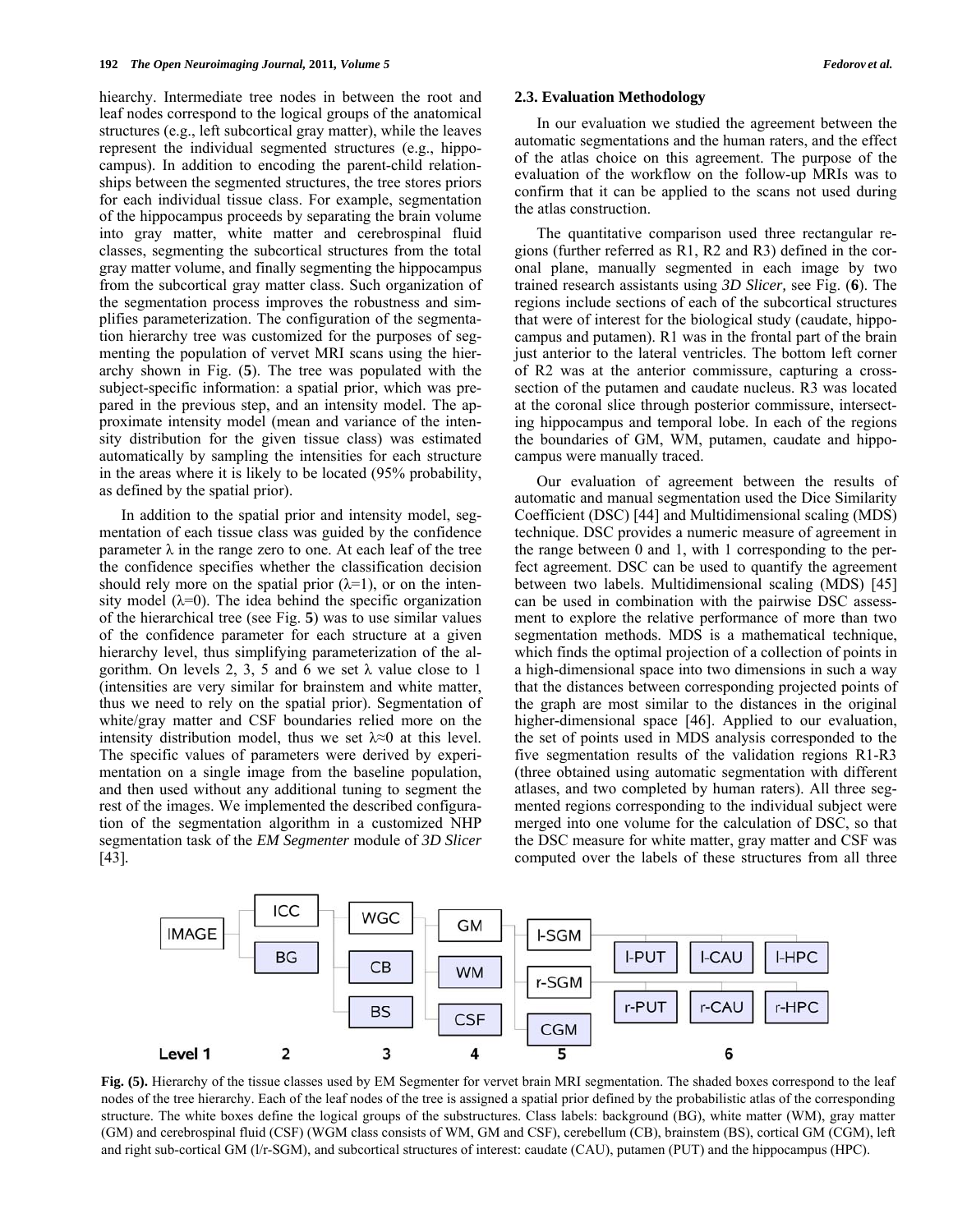

**Fig. (6).** Two-dimensional regions used for validation of the automatic segmentation approach, overlayed on the coronal slices of the ubiased atlas template. Left to right: R1, R2, R3 (see Section 2.3). CSF, GM, WM, putamen, caudate and hippocampus were manually traced in each region. CSF was not considered in the analysis, since CSF cannot be reliably segmented in the skull-stripped images.

regions. The distance between the compared segmentation results was calculated for each individual structure as the dissimilarity (1-DSC) averaged across the 20 scans of the subjects (pooled baseline and follow-up) for each of the labels. Multidimensional scaling was performed using standard functionality of Matlab 7.10 (Mathworks, Natick, MA, USA). The accuracy of the MDS projections was examined using the residual plots that show the correspondence between the original and projected distances between the points. In the cases when the projection is good, the projected and original distances between the points should be similar.

 The MDS projections provide a summary view of the agreement between multiple pairs of measurements. For the purposes of quantitative evaluation, we compared the DSC measure of overlap between the results of the manual tracing and the segmentations obtained automatically for gray matter, white matter, putamen, caudate and hippocampus. Given the DSC measures computed between the segmentations produced by one of the raters and each of the automatic results obtained using different atlases, we performed group comparison to quantify the differences in their agreement with the manual segmentation. We also evaluated whether there is significant difference between the segmentation accuracy for the baseline scans used to construct the atlas, and the follow-up scans.

 Two-sided paired t-tests were used for evaluating the significance of the difference between two groups. One-way ANOVA, followed by the Tukey's range test, was applied to compare more than two groups. In the cases where statistical tests were applied to DSC values, the data was logit transformed [47], since the distribution of DSC does not satisfy the normality assumption. DSC measures for the baseline and follow-up scans were pooled together in this comparison. Statistical analysis was using R Environment for Statistical Computing (R Core Development Team, Vienna, Austria).

# **3. RESULTS**

 Three sets of results were obtained using each of the atlases considered in this study. Processing was performed on a computer equipped with a 16-core 2.6 GHz Intel Xeon CPU. Non-rigid registration of the template to the subject required approximately 11 minutes for B-spline registration, and 24 minutes for the diffeomorphic registration. Once the alignment of the spatial priors with the individual scan was recovered, the processing time required for segmenting one dataset using the multi-threaded implementation of *EM Segmenter* (the standard implementation available as part of *3D Slicer*) was under 7 minutes. The segmentation results were visually examined to ensure overall correctness of the segmentations, see Fig. (**7**) for an example.

 Representative MDS projections for the segmented tissues are provided in Fig. (**8**). Small values of the embedding errors led us to conclude that the quality of projections was satisfactory. In most cases the results produced with the population-specific vervet atlas (using either biased or unbiased approach) were nearly equidistant from the segmentations produced by either of the manual raters. The segmentation results produced using different atlases were more consistent for gray and white matter segmentations. The segmentations of subcortical gray matter produced using the biased atlas were nearly at equal distance from each of the raters. The result obtained with the rhesus atlas for subcortical structures was more similar to the segmentations of one of the raters for the hippocampus and putamen labels. With the exception of the hippocampus, segmentations generated using the unbiased atlas were most similar to the manual segmentations, and were located at similar distance from both raters. For hippocampus, the biased atlas appears to provide results most similar to the manually produced segmentations.

 Logit-transformed Dice scores for gray matter (GM), white matter (WM), putamen (PUT), caudate (CAU) and hippocampus (HPC) were compared between automatic segmentation results and manual segmentations prepared by Rater1. Overall, we observed higher variability of the agreement between the automatically generated results and the manual segmentations for the subcortical structures as can be observed in Fig. (**9**). A two-tailed paired t-test between the DSC for the baseline and follow-up scans revealed statistically significant improvement in the overlap of the WM label segmented in the follow-up scans for all of the three atlases. This seems to indicate that the segmentation is more reliable for the follow-up scans. We believe this is due to the improved contrast-to-noise ratio in the follow-up scans (as we discussed in Section 2.2.2), which may contribute to the better quality of the automatic segmentation.

 Next we used an ANOVA to assess the impact of the atlas on the agreement of the automatic segmentation result with the expert segmentation. We found that atlas choice had statistically significant effects for CAU, PUT and HPC la-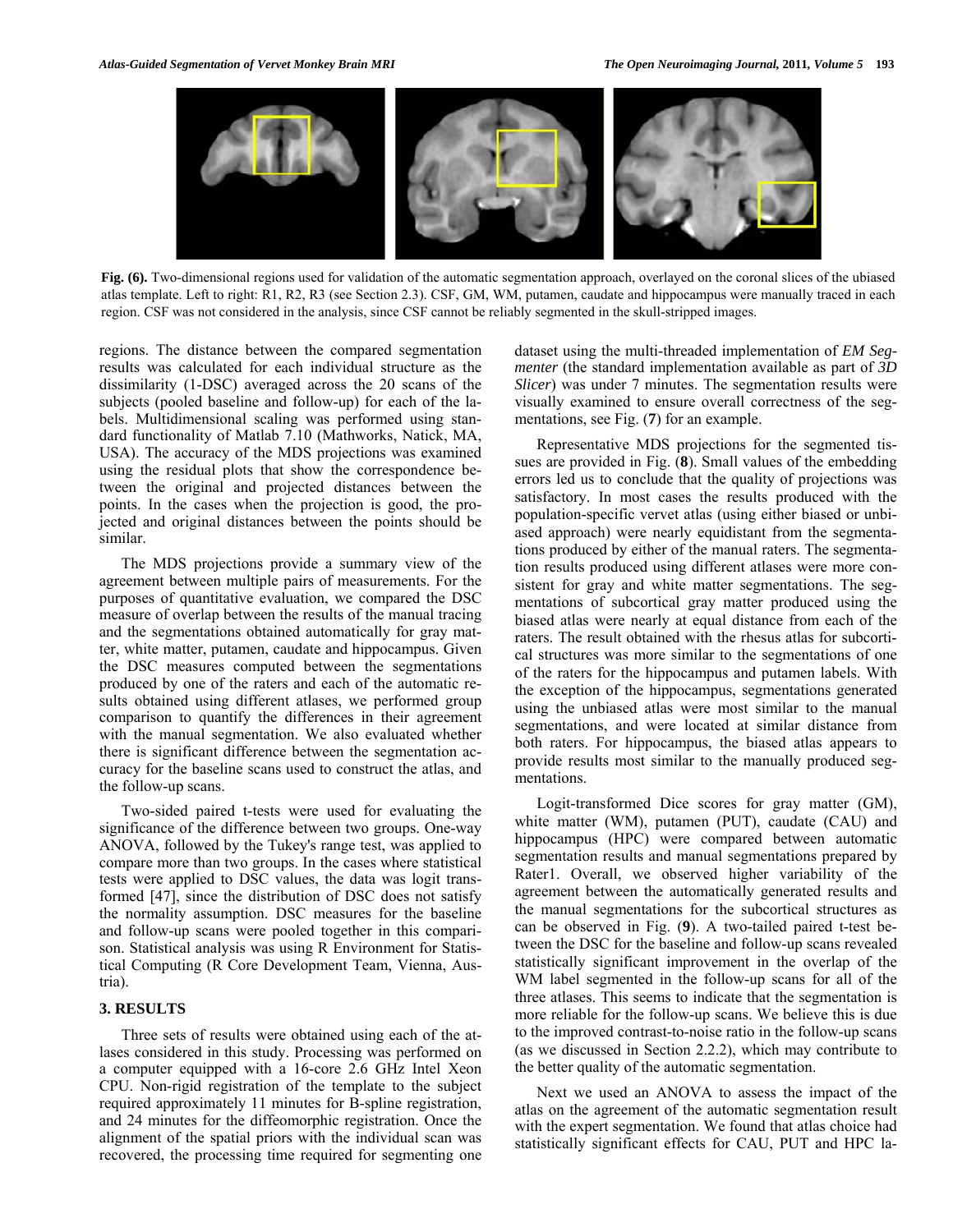

**Fig. (7).** Top row: qualitative comparison of the automatic segmentation results obtained using different atlases. The differences are mostly localized to subcortical GM. Bottom row: GM/WM/CSF segmentation for the R1 region used in the evaluation. Note inconsistencies in CSF segmentation by the raters.



**Fig. (8).** Representative MDS projections of the relative affinity between the manual segmentations and the automatic segmentation results using the three atlas construction approaches: caudate (left) and hippocampus (right). Note that the caudate label, the projections of the points that correspond to the segmentations prepared using biased and unbiased atlases overlap. Segmentation results for the caudate are equidistant from the results produced by both raters, while for the hippocampus there is no agreement among the automatic segmentation results.

bels. For the caudate we observed significant improvement in the DSC value due to the use of vervet-specific atlases, with the mean improvement in DSC of 0.066 (*p<*0.0014) and  $0.083$  ( $p<0.000015$ ) for the biased and unbiased atlases, respectively. In the case of PUT label, we found significant improvement due to the use of the unbiased atlas instead of the biased one (mean improvement  $0.063$ ,  $p<0.0094$ ). However, for the hippocampus, the only statistically significant improvement was observed due to the use of the biased instead of the rhesus atlas (mean improvement 0.057,  $p$ <0.035). The atlas choice did not have a statistically significant effect on the DSC for the WM and GM labels, in agreement with the visual assessment of the MDS analysis results. There are two contributing factors that may explain the latter observation. First, segmentation of these structures relies primarily on the signal intensity, and not on the probabilistic atlas. Second, GM and WM labels occupy larger volumes, and the DSC measure is less sensitive to the segmentation errors of the larger structures.

 Our further analysis was focused on the unbiased atlas, since its use leads to improved agreement with the rater result for the caudate (compared to the rhesus atlases) and putamen labels (compared to the biased atlas), and no significant difference was found for the hippocampus. We evaluated whether the agreement between the segmentations produced automatically using the unbiased atlas and the manual tracings by each of the raters is significantly different from the inter-rater agreement. Statistical analysis across the five tissues of interest revealed that the performance of the automatic segmentation was comparable with the manually obtained results for all of the structures except the hippocampus, where the agreement between the raters is significantly higher than the agreement of the automatic segmentation results with each of the raters (one-way ANOVA followed by the Tukey's test,  $p<0.001$ ).

# **4. DISCUSSION**

 The continuous technical improvements of MRI technology leads to increasing spatial resolution of the images, which require more time for their manual segmentation. Manual processing becomes even more infeasible as the population sizes and the number of regions of interest increases. Additionally, manual segmentation is subject to rater bias and may not be easily reproducible. The availability of image processing tools for automatic processing of MR images therefore becomes critical. In this work we narrowed the existing gap in NHP image analysis by providing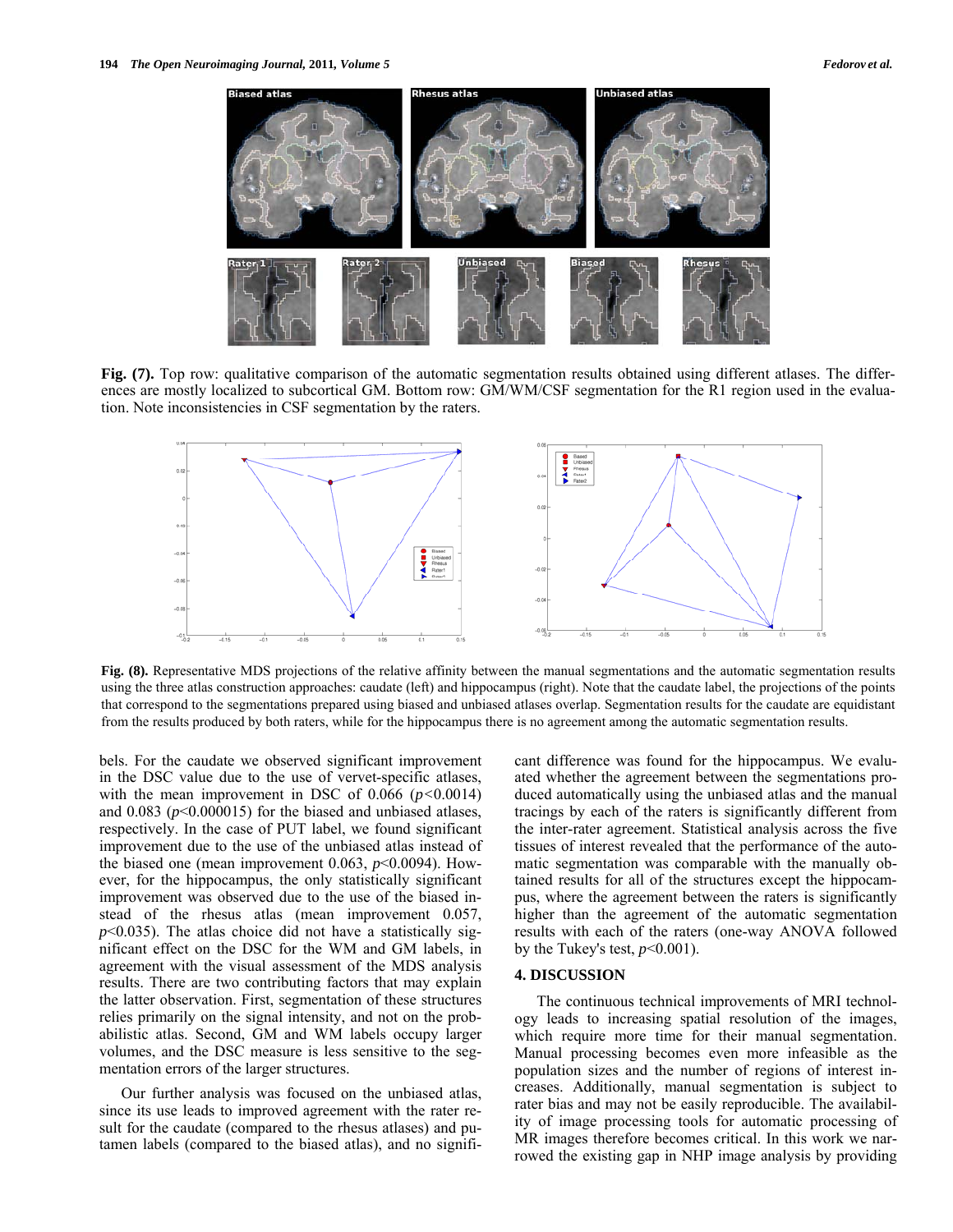

**Fig. (9).** Distribution of the DSC between the automatic segmentation results and the manual segmentations produced by each of the raters. Top row: baseline data, bottom row: follow-up data. The choice of atlas has little impact on the GM/WM segmentation. For the subcortical structures, we observed improved agreement with the raters when the unibased vervet atlas was used (see caudate (CAU) and putamen (PUT) labels). There is less agreement between the automatically generated results and the raters for the hippocampus segmentation.

an atlas of the vervet monkey brain and describing a detailed approach to vervet brain MRI segmentation using that atlas. Our evaluation showed that the performance of the automatic segmentation is comparable with the results produced by human experts. We observed particularly good quality of segmentation for the gray matter and white matter tissues, the most laborious aspect of manual tracing. We found that the automatic segmentation is less accurate for the hippocampus segmentation. The contrast between the hippocampus cross-section and surrounding tissues in R3 is stronger than for the putamen and caudate (see Fig. **6**), where the boundaries are diffused with the adjacent isointense gray matter. Because of this, the task of manual segmentation may be easier for this structure, which explains the better agreement between the raters for manual segmentations of the hippocampus. In the future we plan to improve automatic segmentation of this structure by incorporating shape constraints into the segmentation procedure [48].

 Since the accuracy of the automatic segmentation is comparable with the results produced by the raters, the time required for the segmentation of these images can now be reduced from approximately 30 minutes of manual contouring per individual structure to under 30 minutes of unsupervised processing per scan (the time needed for the registration of the template and segmentation of the gray matter, white matter, caudate, putamen and hippocampus represented in our atlas).

 We published online the average intensity atlas as well as the probabilistic atlases for the individual structures of the vervet brain [32]. The use of the population-specific atlas leads to improved agreement with the expert for all three subcortical structures, as compared to the results obtained with the atlas of a closely related rhesus species. Our processing pipeline is generic and is applicable to construction of the atlases for other species or ages, since the tools we used are publicly available. A unique aspect of our work is the quantitative comparison of the biased and unbiased atlas construction approaches. Our results show that the use of the unbiased population specific atlas results in an increased accuracy of segmentation for some of the analyzed structures, which agrees with the earlier study for human brain MRI segmentation [49].

 The processing pipeline developed as the result of our study is based on open source tools, with most of the components available within *3D Slicer.* We believe this will facilitate the adoption of the presented methodology in similar studies. We note that most of the existing studies in NHP MRI processing used publicly available software components. Wisco *et al*. [50] used *3D Slicer* for some of the processing steps in their pipeline. Styner *et al*. [19] applied publicly available *itkEMS* [51] to segment rhesus brain. At the same time, some of the critical components utilized in these studies (e.g., registration tools) are not available, which does not permit the application of the developed pipelines to similar problems. It has also been shown that conventional tools originally developed for human MRI analysis can be applied to NHP imaging. McLaren *et al*. [15] used FSL tools for some of the processing steps to create the rhesus macaque atlas. Kochunov *et al*. used the FSL components to study fetal brain development in baboons [24,52]. Mietchen *et al*. [22] combined several tools including surface-based analysis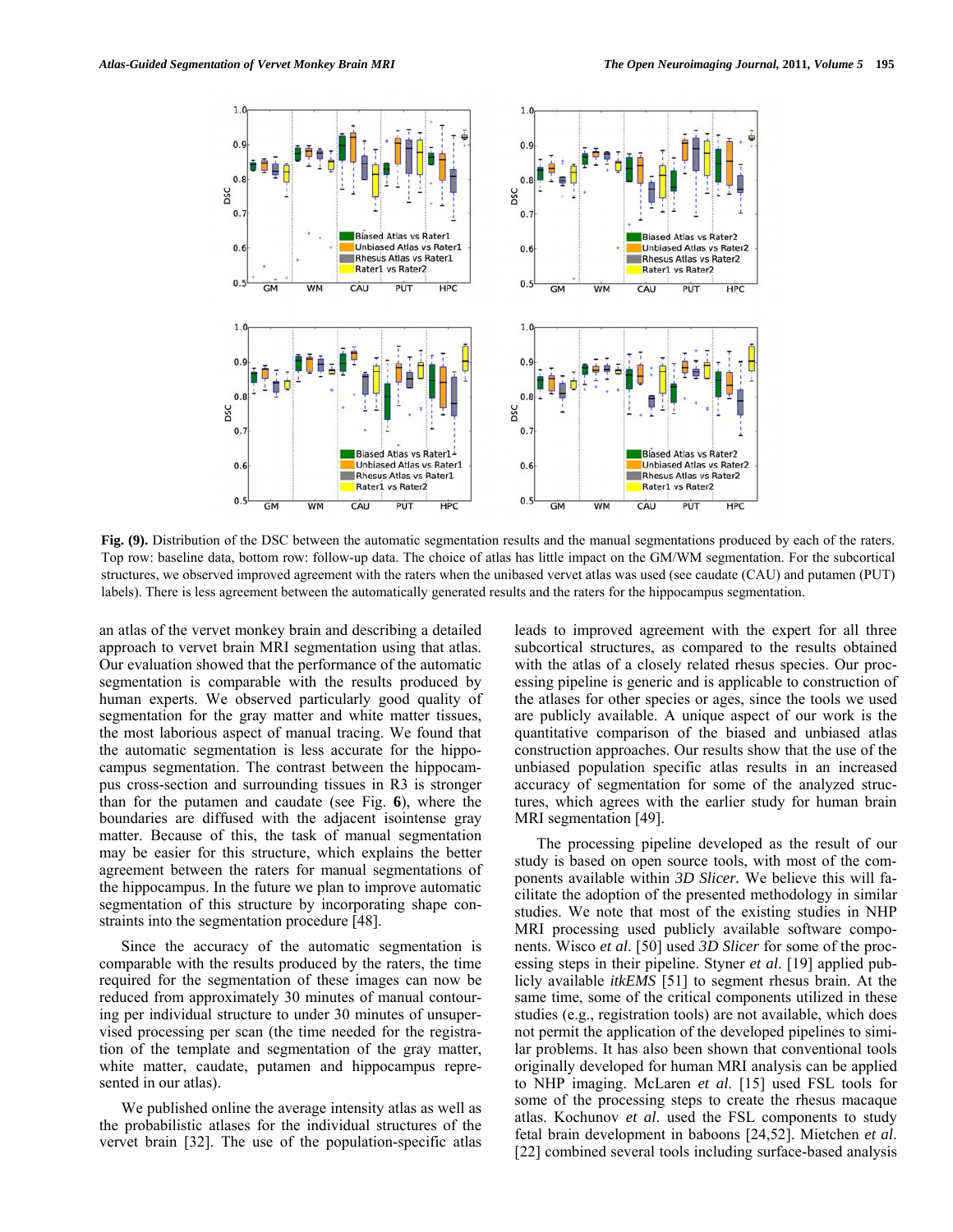suite by Van Essen *et al*. [53], FSL and custom filtering components for morphological brain analysis across multiple NHP species. These studies were made possible because of the public availability of the FSL tools. By developing and validating the presented processing pipeline, we show that *3D Slicer* can also be used for the analysis of NHP MRIs. The added benefit of using *3D Slicer* is the unrestricted ability to modify, customize and distribute its source code to meet any application-specific needs.

 Our study has several limitations. Due to the specifics of the studied population, our atlas is representative only of the adolescent male vervet species. Our population was limited to 10 subjects, which may not be sufficient to represent anatomical variation. Our average intensity atlas is limited to T1 weighted (T1w) MRI. Although T2 weighted (T2w) sequences were included in the imaging protocol, we chose not to use these for atlas construction due to the significant discrepancy in slice thickness (0.5 mm slice thickness in T1w, 1 mm in T2w). The segmentation approach that we used can be further improved by incorporating shape constraints into the segmentation process, as proposed by Pohl *et al*. [48].

# **CONCLUSIONS**

 We presented an open source solution composed of the commonly available *3D Slicer* tools to the automatic atlasbased segmentation of vervet brain MRIs. Our approach relies on computerized atlases of the average T1 signal intensity, and probabilistic atlases for the vervet brain MRI, which we developed as part of this work. The advantages of our pipeline over manual processing are reproducibility and reduced processing time. By carefully tuning the registration and segmentation steps, we produced high quality segmentations of challenging images, reducing the time needed for their processing, and improving the segmentation reproducibility. The flexibility of parameter tuning provided by the open source tools is critical for the analysis of nonconventional images. The animals used in our study derive from a colony of animals that are currently housed at Wake Forest University Primate Center. This colony is a NCRR resource that is part of a 9-generation, pedigreed and partially genotyped colony of vervet monkeys. As such, this animal resource will be exploited for multiple NHP studies and the presented methodology will be applicable to facilitate these studies in the near future.

 We believe that the contributions of our work will assist in similar *in vivo* studies that rely on MRI for region-based morphological analysis of vervet brain. The digital vervet atlas we developed is now available as an open resource [32]. Our workflow is composed of free open source software tools available within *3D Slicer* [27], which can be used without restrictions for either research or commercial purposes.

# **ACKNOWLEDGEMENTS**

 This work was supported in part by NIH grants AA016748, AA014106, RR013218, EB005149, AI067518, MH082918, an ARRA supplement to NIH NCRR (P41 RR013218) and by a grant from Brain Science Foundation.

#### **REFERENCES**

- [1] Jasinska AJ, Service S, Levinson M, *et al*. A genetic linkage map of the vervet monkey (Chlorocebus aethiops sabaeus). Mammalian genome : Off J Intl Mammalian Genome Soc 2007; 18(5): 347-60.
- [2] Jasinska AJ, Service S, Choi O-wa, *et al*. Identification of brain transcriptional variation reproduced in peripheral blood: an approach for mapping brain expression traits. Hum Mol Genet 2009; 18(22): 4415-27.
- [3] Jentsch JD, Redmond DE, Elsworth JD, Taylor JR, Youngren KD, Roth RH. Enduring cognitive deficits and cortical dopamine dysfunction in monkeys after long-term administration of phencyclidine. Science (New York, NY) 1997; 277(5328): 953-5.
- [4] Jentsch J, Olausson P, De La Garza R II, Taylor J. Impairments of Reversal Learning and Response Perseveration after Repeated, Intermittent Cocaine Administrations to Monkeys. Neuropsychopharmacology 2002; 26(2): 183-90.
- [5] Seu E, Lang A, Rivera RJ, Jentsch JD. Inhibition of the norepinephrine transporter improves behavioral flexibility in rats and monkeys. Psychopharmacology 2009; 202(1-3): 505-19.
- [6] Freimer N, Dewar K, Kaplan J, Fairbanks L. The importance of the Vervet (African Green Monkey) as a biomedical model. 2008. Available from: http: //www.genome.gov/Pages/Research/Sequencing/SeqProposals/TheVervetMonkeyBiomedicalModel.pdf [Accessed: 22 June 2011]
- [7] Grant K, Bennett A. Advances in nonhuman primate alcohol abuse and alcoholism research. Pharmacol Ther 2003; 100(3): 235-55.
- [8] Ervin F, Palmour R, Young S, Guzman-Flores C, Juarez J. Voluntary consumption of beverage alcohol by vervet monkeys: population screening, descriptive behavior and biochemical measures. Pharmacol Biochem Behav 1990; 36(2): 367-73.
- [9] Palmour R, Ervin F, Baker G, Young S. An amino acid mixture deficient in phenylalanine and tyrosine reduces cerebrospinal fluid catecholamine metabolites and alcohol consumption in vervet monkeys. Psychopharmacology 1998; 136(1): 1-7.
- [10] Juarez J, Guzman-Flores C, Ervin F, Palmour R. Voluntary alcohol consumption in vervet monkeys: individual, sex, and age differences. Pharmacol Biochem Behav 1993; 46(4): 985-8.
- [11] Sullivan EV, Sable HJK, Strother WN, *et al*. Neuroimaging of rodent and primate models of alcoholism: initial reports from the integrative neuroscience initiative on alcoholism. Alcohol Clin Exp Res 2005; 29(2): 287-94.
- [12] Vivian JA, Green HL, Young JE, *et al*. Induction and maintenance of ethanol self-administration in cynomolgus monkeys (Macaca fascicularis): long-term characterization of sex and individual differences. Alcohol Clin Exp Res 2001; 25(8): 1087-97.
- [13] Penny WD, Friston KJ, Ashburner JT, Kiebel SJ, Nichols TE, Eds. Statistical parametric mapping: the analysis of functional brain images. London: Academic Press 2007.
- [14] Smith SM, Jenkinson MW, Woolrich CF, *et al*. Advances in functional and structural MR image analysis and implementation in FSL. Neuroimage 2004; 23(S1): 208-19.
- [15] McLaren DG, Kosmatka KJ, Oakes TR, *et al*. A populationaverage MRI-based atlas collection of the rhesus macaque. Neuroimage 2009; 45(1): 52-9.
- [16] Yin D, Valles FE, Fiandaca MS, *et al*. Striatal volume differences between non-human and human primates. J Neurosci Methods 2009; 176(2): 200-5.
- [17] Mazziotta JC, Toga AW, Evans A, Fox P, Lancaster J. A probabilistic atlas of the human brain: theory and rationale for its development. The International Consortium for Brain Mapping (ICBM). Neuroimage 1995; 2(2): 89-101.
- [18] Guimond A. Average brain models: a convergence Study. Comput vis Image Underst 2000; 77(2): 192-210.
- [19] Styner M, Knickmeyer R, Joshi S, Coe C, Short SJ, Gilmore J. Automatic brain segmentation in rhesus monkeys. In: Pluim JPW, Reinhardt JM, Eds. Medical Imaging: Image Processing. San Diego, CA, USA: SPIE; 2007.
- [20] Greer PJ, Villemagne VL, Ruszkiewicz J, *et al*. MR atlas of the baboon brain for functional neuroimaging. Brain Res Bull 2002; 58(4): 429-38.
- [21] Van Essen DC, Dierker DL. Surface-based and probabilistic atlases of primate cerebral cortex. Neuron 2007; 56(2): 209-25.
- [22] Mietchen D, Dahnke R, Gaser C. Optimizing automated preprocessing streams for brain morphometric comparisons across multiple primate species. Nat Preced 2010. Available from: http: //precedings.nature.com/documents/4511/version/2 [Accessed: 22 June 2011]